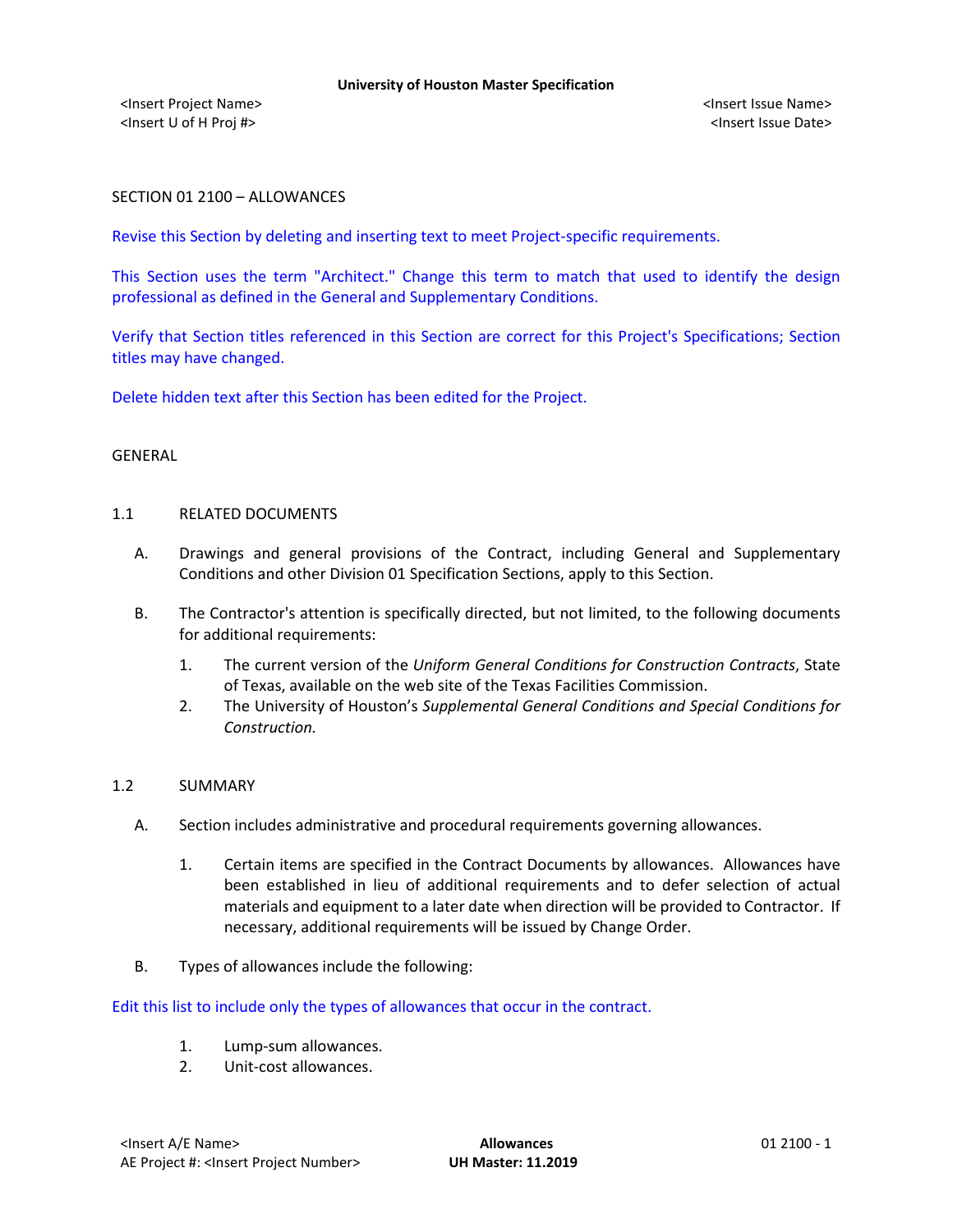#### **University of Houston Master Specification**

<Insert Project Name> <Insert Issue Name> <Insert U of H Proj #> <Insert Issue Date>

- 3. Quantity allowances.
- 4. Contingency allowances.
- 5. Testing and inspecting allowances.

# 1.3 SELECTION AND PURCHASE

Coordinate first paragraph below with Section 013300 "Submittal Procedures." Indicate critical dates on both Contractor's construction schedule and submittal schedule.

- A. At the earliest practical date after award of the Contract, advise Architect of the date when final selection and purchase of each product or system described by an allowance must be completed to avoid delaying the Work.
- B. At Architect's request, obtain proposals for each allowance for use in making final selections. Include recommendations that are relevant to performing the Work.
- C. Purchase products and systems selected by Architect from the designated supplier.

# 1.4 ACTION SUBMITTALS

Retain this article because actual cost is seldom the same as allowance amount. This is good practice even if costs are identical (for example, zero-dollar Change Order).

A. Submit proposals for purchase of products or systems included in allowances, in the form specified for Change Orders.

# 1.5 INFORMATIONAL SUBMITTALS

- A. Submit invoices or delivery slips to show actual quantities of materials delivered to the site for use in fulfillment of each allowance.
- B. Submit time sheets and other documentation to show labor time and cost for installation of allowance items that include installation as part of the allowance.
- C. Coordinate and process submittals for allowance items in same manner as for other portions of the Work.

## 1.6 COORDINATION

A. Coordinate allowance items with other portions of the Work. Furnish templates as required to coordinate installation.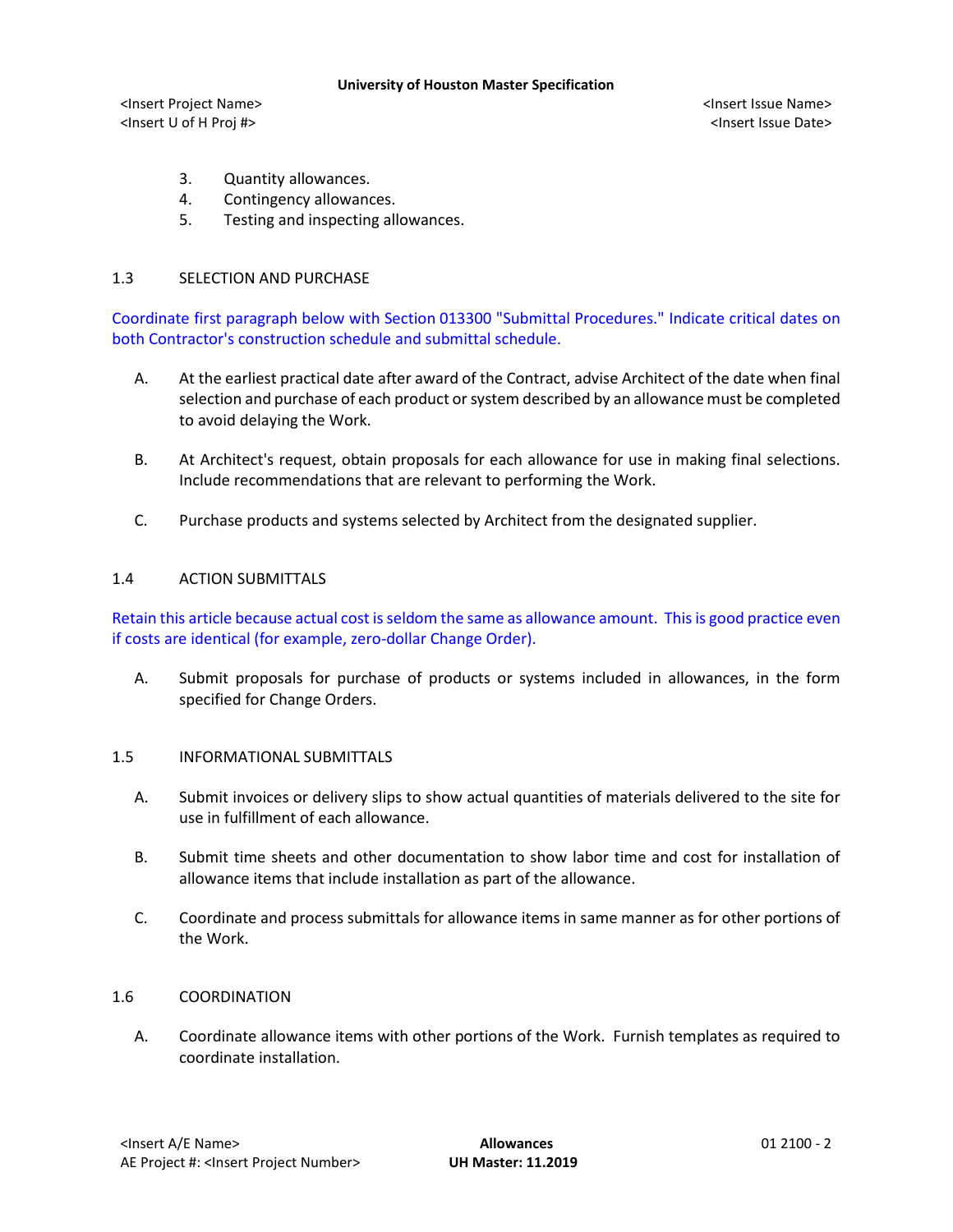Edit the paragraph title to coordinate with types of allowance included in the section.

# 1.7 LUMP-SUM UNIT-COST AND QUANTITY ALLOWANCES

Requirements in this article coordinate with AIA Document A201. Revise to suit Project. For individual allowance items that include installation labor or other costs, provide detailed description of covered costs in "Schedule of Allowances" Article.

- A. The costs included in the Allowances shall be determined in accordance with the UGC and SGC except that any claim by Contractor for an adjustment to the GMP based on the cost for allowance work shall be made within a reasonable time after the cost of the allowance is known.
- B. Allowance shall include cost to Contractor of specific products and materials ordered by Owner or selected by Architect under allowance and shall include freight and delivery to Project site.
- C. Unless otherwise indicated, Contractor's costs for receiving and handling at Project site, labor, installation, overhead and profit, and similar costs related to products and materials ordered by Owner under allowance shall be included as part of the Contract Sum and not part of the allowance.

Retain "Unused Materials" Paragraph below if allowances are not used for low-cost or single-unit items only.

- D. Unused Materials: Return unused materials purchased under an allowance to manufacturer or supplier for credit to Owner, after installation has been completed and accepted.
	- 1. If requested by Architect, retain and prepare unused material for storage by Owner. Deliver unused material to Owner's storage space as directed.

### 1.8 CONTINGENCY ALLOWANCES

Retain this article for contingency allowances. See Evaluations.

A. Use the contingency allowance only as directed by the contract documents and only by Change Orders that indicate amounts to be charged to the allowance.

First two paragraphs below provide an equitable way to reimburse Contractor for unknown costs associated with contingency allowances. Retain first paragraph because contingency allowances differ from lump-sum and unit-cost allowances. Contractor does not know what Owner will use contingency allowances for when preparing the bid. See Evaluations.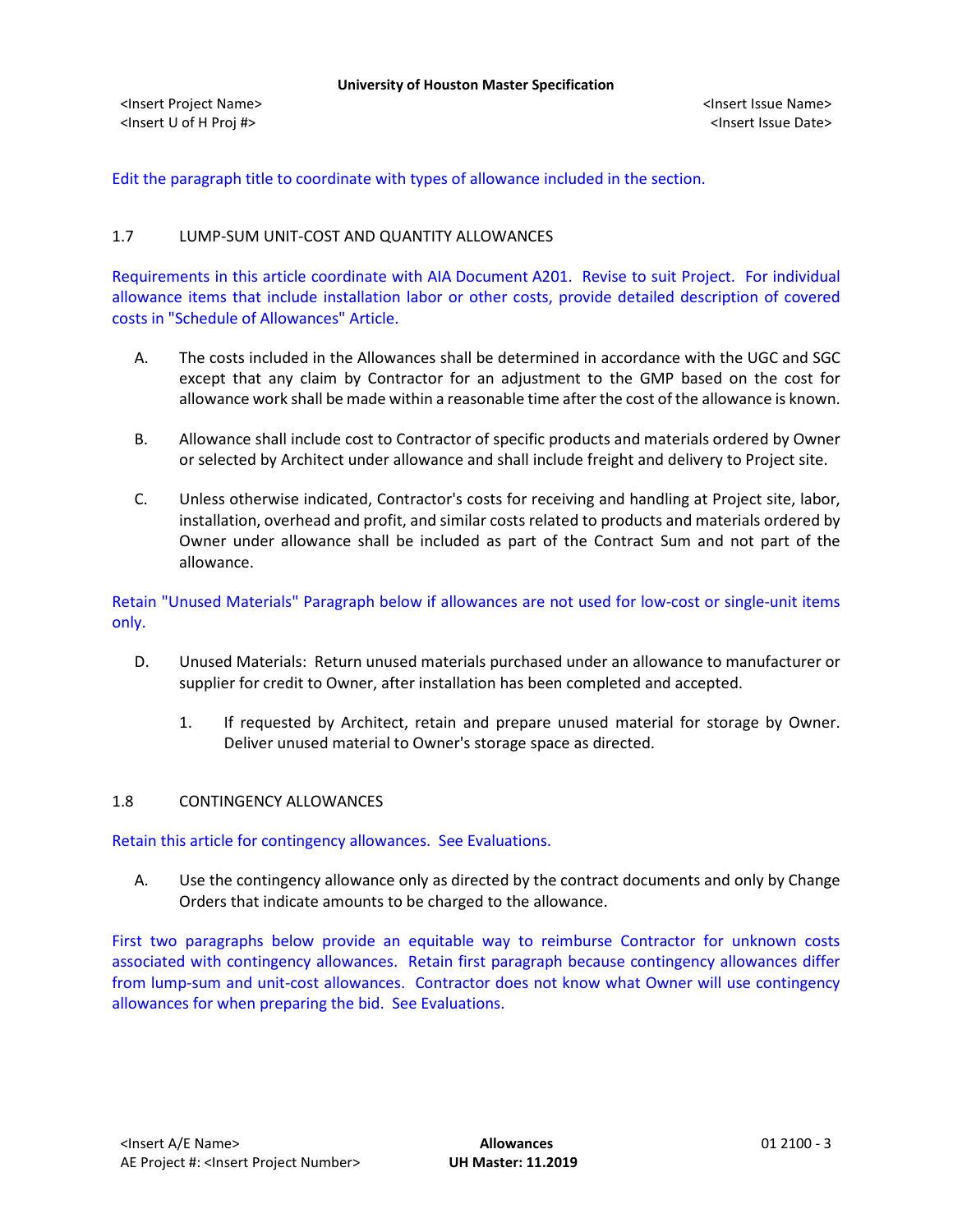- B. Contractor's overhead, profit, and related costs for products and equipment ordered by Owner under the contingency allowance are included in the allowance and are not part of the Contract Sum. These costs include delivery, installation, insurance, equipment rental, and similar costs.
- C. Change Orders authorizing use of funds from the contingency allowance will include Contractor's related costs and reasonable overhead and profit margins.

Retain paragraph below to credit Owner with unused amounts remaining when Project is complete. See Evaluations.

D. At Project closeout, credit unused amounts remaining in the contingency allowance to Owner by Change Order.

# 1.9 TESTING AND INSPECTING ALLOWANCES

Retain this article if Project includes allowances for testing and inspecting. Confirm whether authorities having jurisdiction allow code-mandated special inspections to be paid for under an allowance. Coordinate requirements with Section 014000 "Quality Requirements." See Evaluations.

- A. Testing and inspecting allowances include the cost of engaging testing agencies, actual tests and inspections, and reporting results.
- B. The allowance does not include incidental labor required to assist the testing agency or costs for retesting if previous tests and inspections result in failure. The cost for incidental labor to assist the testing agency shall be included in the Contract Sum.
- C. Costs of services not required by the Contract Documents are not included in the allowance.
- D. At Project closeout, credit unused amounts remaining in the testing and inspecting allowance to Owner by Change Order.

# 1.10 ADJUSTMENT OF ALLOWANCES

Retain this article if allowances are not used for low-cost or single-unit items. Specify requirements for extra materials (attic stock) in the Section that specifies the product covered by the allowance.

- A. Allowance Adjustment: To adjust allowance amounts, prepare a Change Order proposal based on the difference between purchase amount and the allowance, multiplied by final measurement of work-in-place where applicable. If applicable, include reasonable allowances for cutting losses, tolerances, mixing wastes, normal product imperfections, and similar margins.
	- 1. Include installation costs in purchase amount only where indicated as part of the allowance.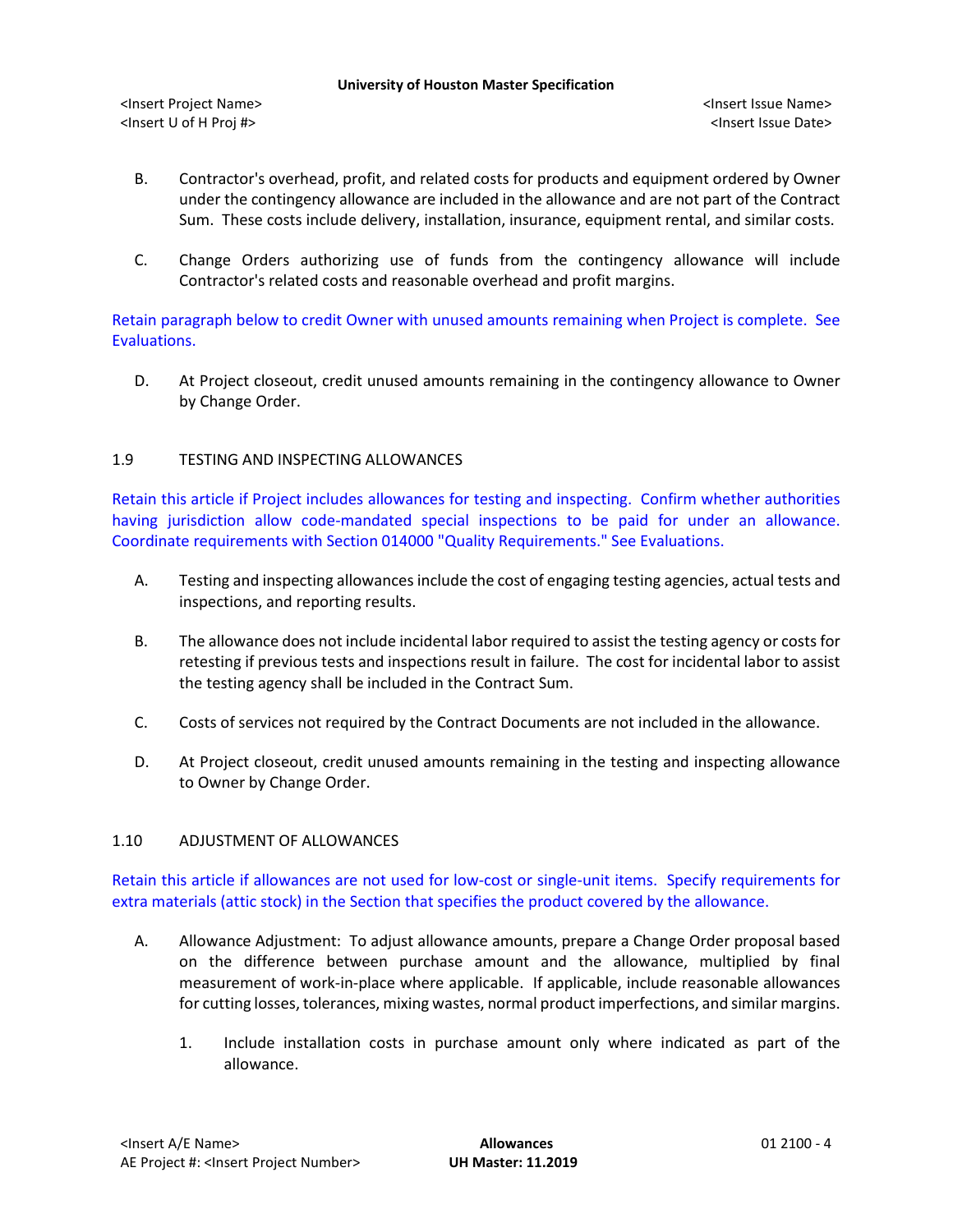2. If requested, prepare explanation and documentation to substantiate distribution of overhead costs and other margins claimed.

Delete both subparagraphs below if no unit-cost allowances.

3. Submit substantiation of a change in scope of work, if any, claimed in Change Orders related to unit-cost allowances.

Subparagraph below reflects the major problem of unit-cost allowances. No matter who performs the Work, a final quantity survey is needed.

4. Owner reserves the right to establish the quantity of work-in-place by independent quantity survey, measure, or count.

Paragraph below is expanded in AIA Document A201. If the Supplementary Conditions modify the provisions in AIA Document A201, coordinate requirements with the Supplementary Conditions.

B. Submit claims for increased costs because of a change in scope or nature of the allowance described in the Contract Documents, whether for the purchase order amount or Contractor's handling, labor, installation, overhead, and profit.

Both subparagraphs below severely restrict Contractor's markup for overhead and profit. Delete these requirements if the Supplementary Conditions contain these or similar restrictions. To stipulate maximum amounts for indirect expenses, see AIA Document A503, "Guide for Supplementary Conditions," for suggested modifications to AIA Document A201.

- 1. Do not include Contractor's or subcontractor's indirect expense in the Change Order cost amount unless it is clearly shown that the nature or extent of work has changed from what could have been foreseen from information in the Contract Documents.
- 2. No change to Contractor's indirect expense is permitted for selection of higher- or lowerpriced materials or systems of the same scope and nature as originally indicated.

PART 2 - PRODUCTS (Not Used)

### PART 3 - EXECUTION

## 3.1 EXAMINATION

A. Examine products covered by an allowance promptly on delivery for damage or defects. Return damaged or defective products to manufacturer for replacement.